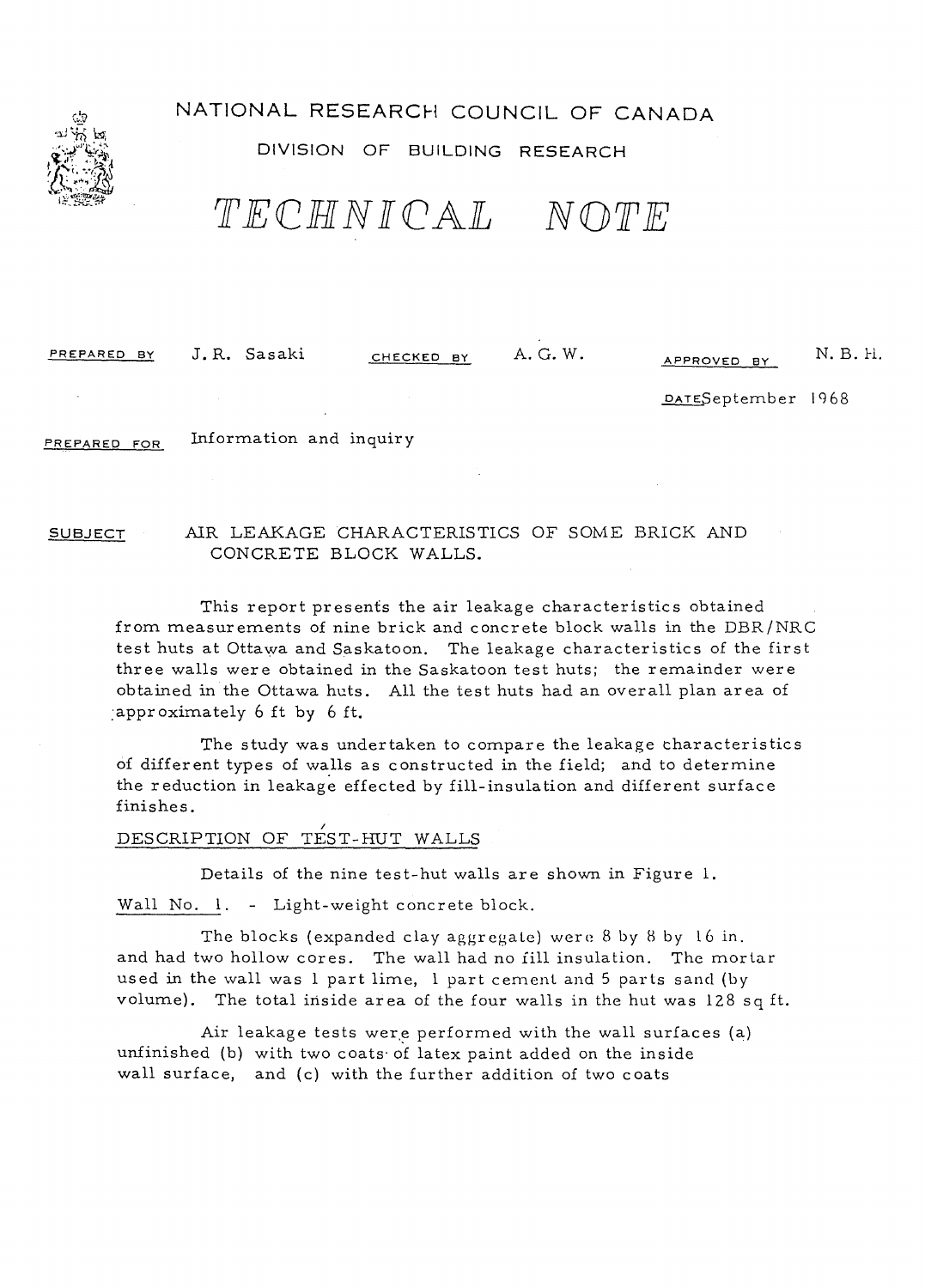## 'lABLE I

## WALL AlR LEAKAGE CHARACTERISTICS

## Cu Ft of Air/ $(\text{Irr})(Sq$  Ft of Wall Area)

## (Average of 4 Walls)

| (A) CONCRETE BLOCK WALLS                                                                                                                                                  | Hw - in, of water |                  |                  |              |     |               |
|---------------------------------------------------------------------------------------------------------------------------------------------------------------------------|-------------------|------------------|------------------|--------------|-----|---------------|
|                                                                                                                                                                           | .05               | .10              | .15              | .20          | .30 | .40           |
| Light-weight concrete block wall (no insulation)<br>No. 1<br>– bare surfaces<br>-two coats of paint added on inside surface<br>-two coats of stucco and one coat of paint | 20<br>8           | 40<br>13         | 17               | 21           | 29  | 37            |
| added on outside surface                                                                                                                                                  | 4                 | 8.               | 11               | 14           | 19  | 24            |
| No. 2 _ Light-weight concrete block wall                                                                                                                                  |                   |                  |                  |              |     |               |
| - with no insulation                                                                                                                                                      | 17                | 34               |                  |              |     |               |
| - with fill-insulation (volcanic dust)                                                                                                                                    | 14                | 25               | 35               | 45.          |     |               |
| Light-weight concrete block wall, with fill-<br>No. 3 -                                                                                                                   |                   |                  |                  |              |     |               |
| insulation (expanded mica)                                                                                                                                                | 12                | 23               | 34               | 46           |     |               |
| No. $4 -$<br>Light-weight concrete block wall, with fill-                                                                                                                 |                   |                  |                  |              |     |               |
| insulation (expanded mica)                                                                                                                                                | 11                | 21               | 30               | 39           | 55  | 71            |
| - three coats of stucco added on outside                                                                                                                                  |                   |                  |                  |              |     |               |
| surface                                                                                                                                                                   | 7                 | 13               | 18               | 22           | 30  | 36            |
| No. 5<br>Concrete block wall, with fill-insulation                                                                                                                        |                   |                  |                  |              |     |               |
| (expanded mica)                                                                                                                                                           | 2                 | 4                | 6                | 8            | 11  | 14            |
| - one coat of paint added on inside surface                                                                                                                               | 2                 | 4                | 6                | 7            | 10  | 12            |
| (B) BRICK WALLS                                                                                                                                                           |                   |                  |                  |              |     |               |
| ASHRAE Values<br>- 13" Solid brick, bare                                                                                                                                  | 5                 | 8                | 11               | 14           | 20  | 24            |
| - $8\frac{1}{2}$ <sup>1</sup> Solid brick, bare<br>- $8\frac{1}{2}$ " Solid brick, two coats of                                                                           | 5                 | 9                | 13               | 16           | 24  | 28            |
| plaster added on inside surface                                                                                                                                           |                   | .08 <sub>1</sub> |                  | .14          | .20 | .27           |
| Clay-brick cavity wall (unvented), with fill-<br>No. 6 -                                                                                                                  |                   |                  |                  |              |     |               |
| insulation (expanded mica)                                                                                                                                                | $\mathbf{z}$      | 4                | 6                | $\mathbf{7}$ | 9   | 11            |
| - three coats of plaster added on inside                                                                                                                                  |                   |                  |                  |              |     |               |
| surface                                                                                                                                                                   |                   | $\cdot$ 5        |                  | 1.0          | 1.6 | 2.2           |
| No. 7 -<br>Clay-brick cavity wall (unvented) with fill-                                                                                                                   |                   |                  |                  |              |     |               |
| insulation (granulated mineral wool)                                                                                                                                      | 2                 | 4                | 6                | 7            | 9   | $\mathbf{11}$ |
| - three coats of plaster added on inside surface                                                                                                                          |                   | 1                |                  | $\mathbf{2}$ | 3   | 4             |
| No. 8 -<br>SCR brick wall with interior finish, vented                                                                                                                    |                   |                  |                  |              |     |               |
| air space                                                                                                                                                                 | 1.5               | 3                | $\boldsymbol{4}$ | 5            | 7   | 8             |
| No. 9<br>SCR brick wall with interior finish, unvented                                                                                                                    |                   |                  |                  |              |     |               |
| air space                                                                                                                                                                 | $\mathbf{I}$      | $\mathbf{2}$     | 3                | 4            | 5   | 6             |
|                                                                                                                                                                           |                   |                  |                  |              |     |               |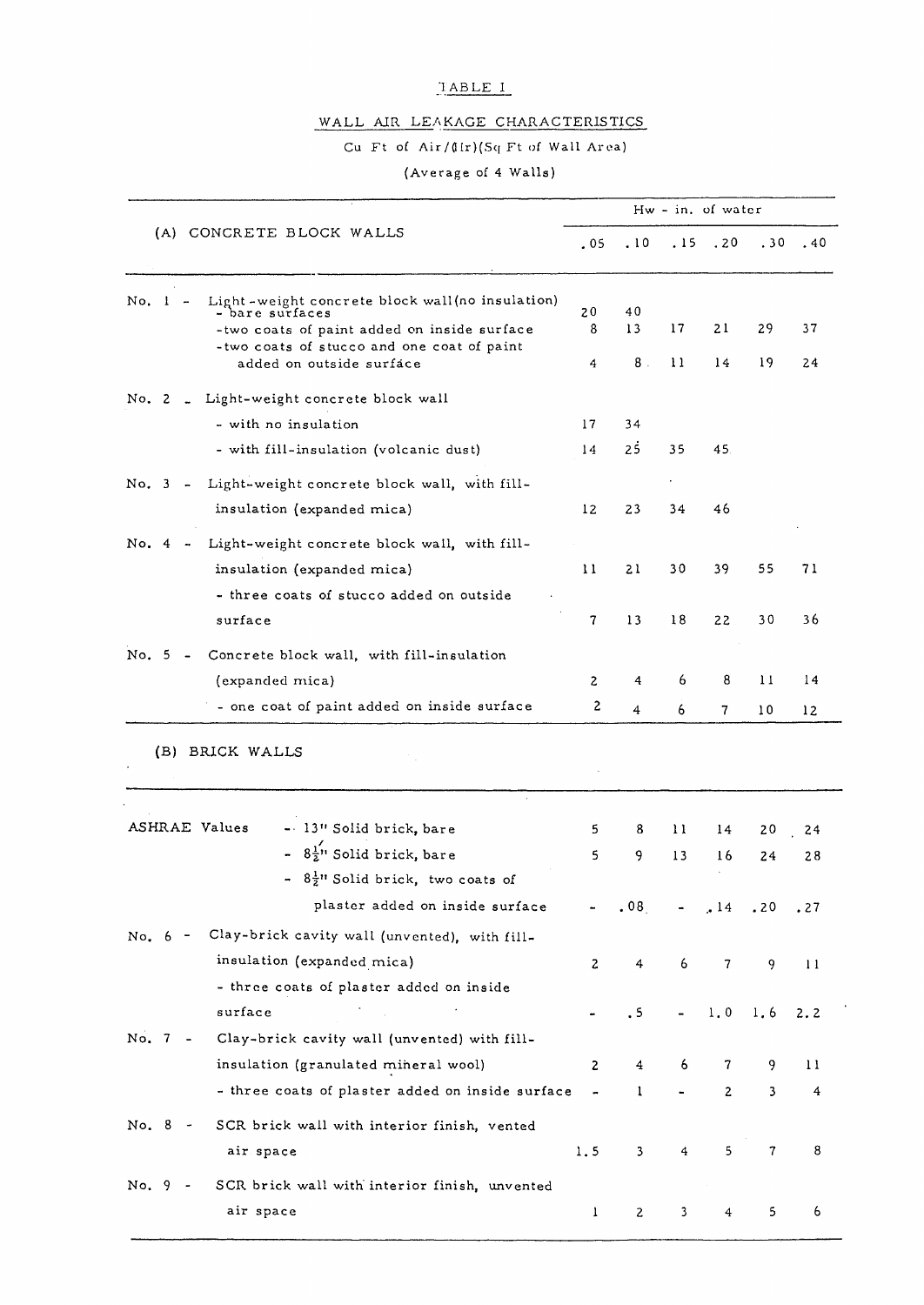of cement -base stucco and one coat of cement paint on the outside wall surface.

Wall No. 2 - Light-weight concrete block.

The concrete blocks, mortar and wall area were identical to wall No. 1. The inside and outside wall surfaces were unfinished.

Air leakage tests were performed (a) with and (b) without fill-insulation (volcanic dust) in the hollow blocks.

Wall No. 3 - Light-weight concrete block.

This wall was identical to wall No. 2 except the fillinsulation was expanded mica.

Wall No. 4 - Light-weight concrete block.

The blocks (expanded slag aggregate) were 8 by 8 by 16 in. and had three hollow cores which were filled with expanded mica insulation. The mortar used in the wall was 1 part lime, 1 part cement and 5 parts sand (by volume). The total inside wall area was 150 sq ft.

Air leakage tests were performed  $(a)$  with the wall surfaces unfinished, and (b) with three coats of stucco added on the outside wall surface.

Wall No. 5 - Concrete block.

The blocks {sand and gravel aggregate} were 8 by 8 ·by 16 in. and had three hollow cores which were filled with expanded mica insulation. The mortar and wall area were identical to wall No. 4.

Air leakage tests were performed (a) with the wall surfaces unfinished, and (b) with one coat of latex paint added on the inside wall surface.

Wall No. 6 - Brick cavity-wall.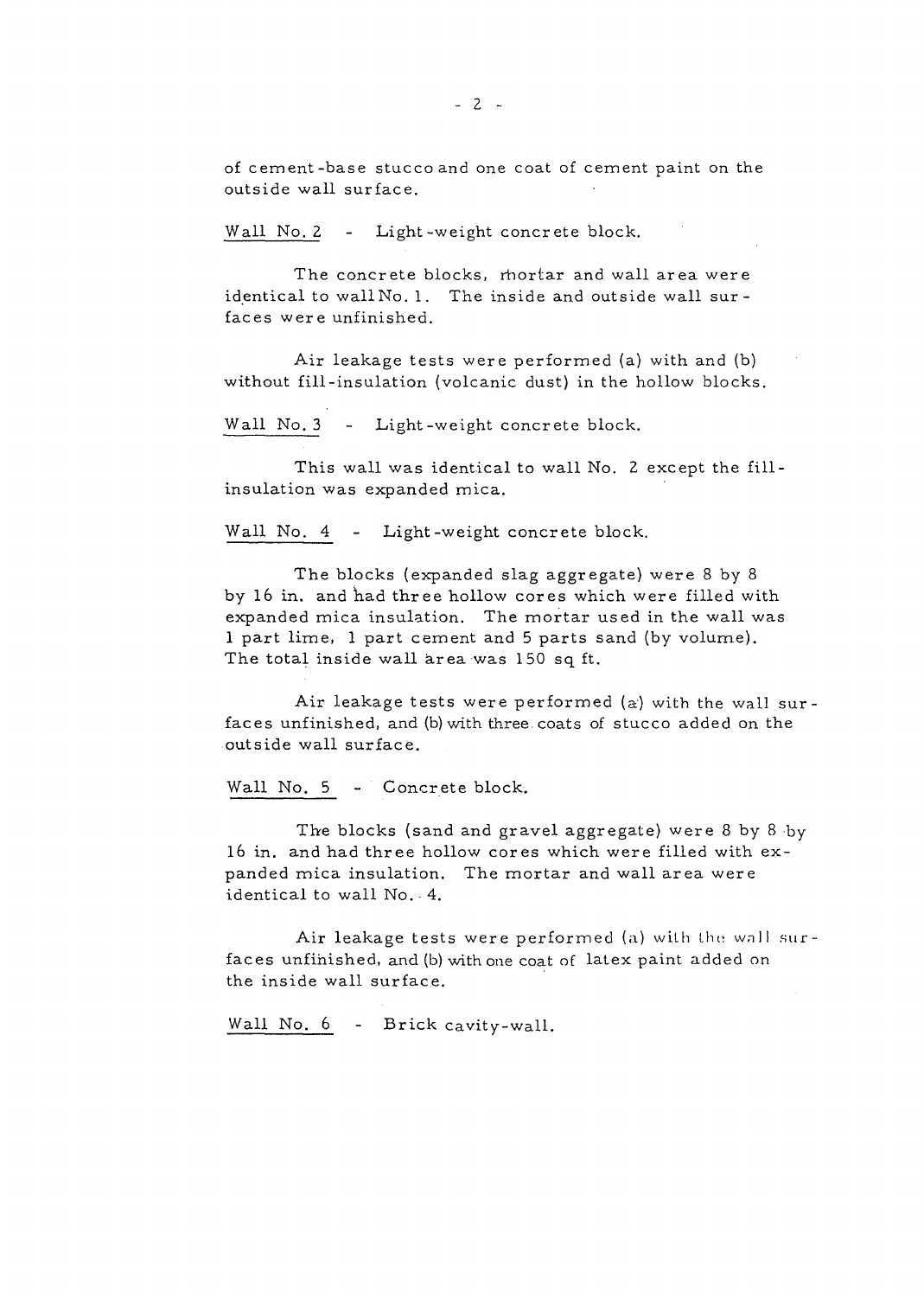The wall consisted of two wythes of clay brick,  $2 \frac{3}{8}$ by 3 3/4 by 8 in., separated by a 2 -in. unvented cavity which was filled with expanded mica insulation. The mortar was 1 part lime, 1 part cement and S parts sand (by volume). The total inside wall area was 146 sq ft.

Air leakage tests were performed with the wall surfaces unfinished, and with three coats of plaster added on the inside wall surface.

Wall No. 7 - Brick cavity-wall.

This wall was identical to wall No. 6 except that the fill-insulation was granulated mineral wool; the same tests were performed.

#### Wall No. 8 - SCR brick.

The wall consisted of a single wythe of SCR brick, 2 1/6 by  $5\frac{1}{2}$  by 11 $\frac{1}{2}$  in., finished on the inside with the following: 3/4 by 1 5/8 in. furring strips; sheathing paper; 2 3/8 by 1 5/8 in. furring strips; vapour barrier; and tempered wallboard. Glass fibre insulation filled the space between sheathing paper and vapour barrier. The air space between sheathing paper and brick was vented to the outside. A lime mortar consisting of 1 part lime to 3 parts sand (by volume) was used in the brickwork. The total inside area of the finished wall was 128 sq ft.

#### Wall No. 9 - SCR brick.

This wall was identical to wall No. 8 except that the air space between brick and sheathing paper was not vented.

## AIR LEAKAGE TEST PROCEDURE AND RESULTS

To ensure air leakage through the walls alone, all the other leakage sources in the test hut were sealed; these extraneous leakage sources were the ceiling, the floor, and the Joints between walls, ceiling and floor.

The air leakage test consisted of pressurizing the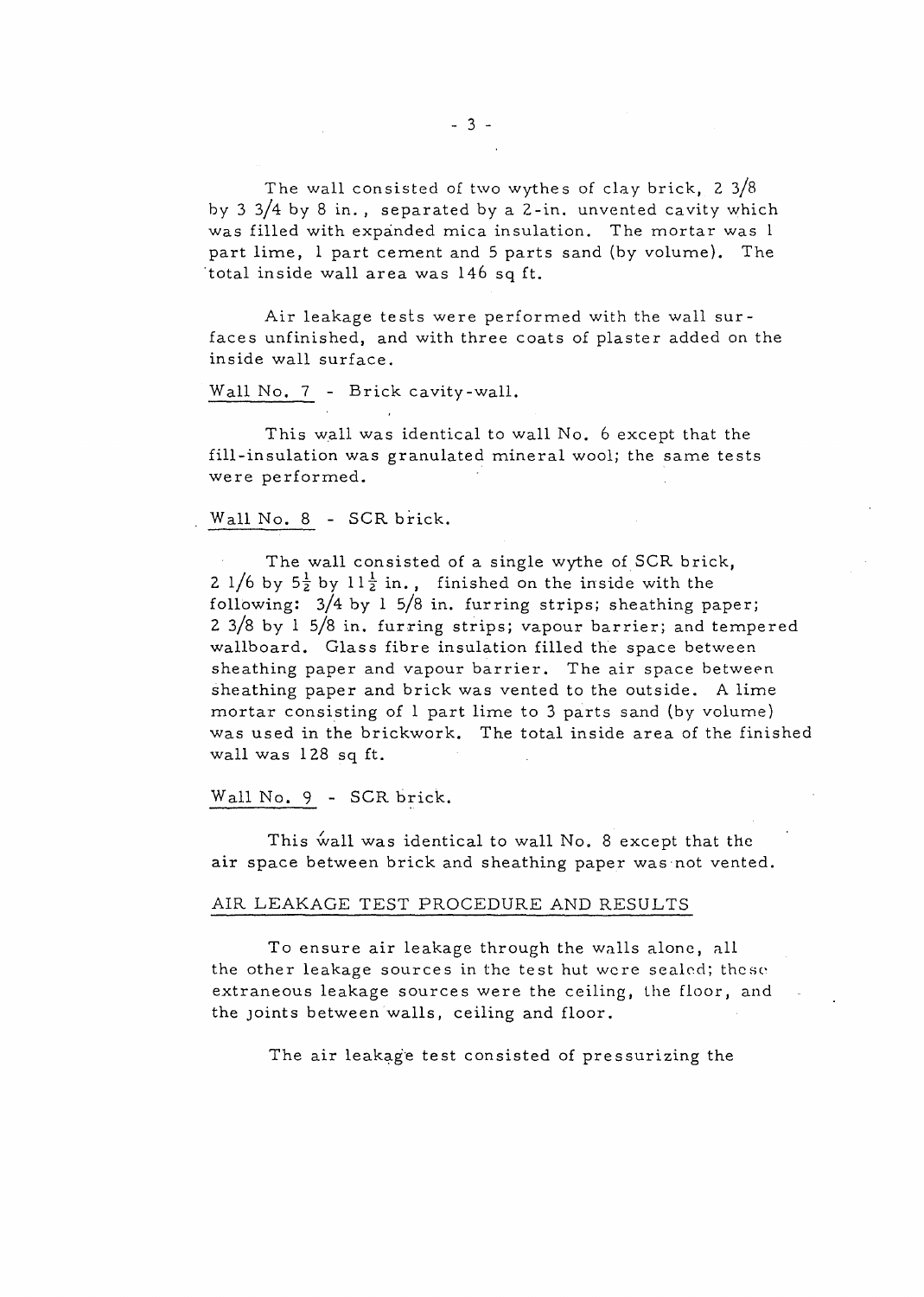test hut with metered air and obtaining the air flow through the four walls at a number of values of  $H_{w}$ , the difference between the air pressure inside the hut and that outside. At each value of  $H_{\mu\nu}$ , the total air flow in cubic feet of air per hour was divided by the total inside wall area to give the leakage rate in cubic feet of air per hour per square foot of wall area.

The conditions of test and the air leakage characteristics for the nine walls are given in Table I; the characteristics are shown in Figure 2.

Included in the figure and table for comparison purposes are the characteristics for the following walls: a solid 13-in. brick wall, unfinished surfaces; a solid 8 l/2-in. brick wall, unfinished surfaces; and a solid 8 1/2 -in. brick wall with two coats of plaster on the inside surface. These walls were of poor workmanship, and were constructed with porous bricks and lime mortar. The characteristics were obtained from the American Society of Heating, Refrigerating and Air - Conditioning Engineer s (ASHRAE) Handbook of Fundamentals, 1967, (Chapter 25, p. 410).

The leakage through the light-weight concrete block walls was much higher than the leakage through the other walls. Fill insulation reduced the leakage by 25 per cent, but the leakage through the insulated light-weight walls was still 5 times greater than that through the dense concrete block wall.

Surface treatment of the light-weight blocks effected a greater reduction in leakage than fill-insulation. The leakage lhrough wall No. 1 with surface treatment on inside and outside was 1/5 that through the bare wall and only twice that through the dense concrete

- 4 -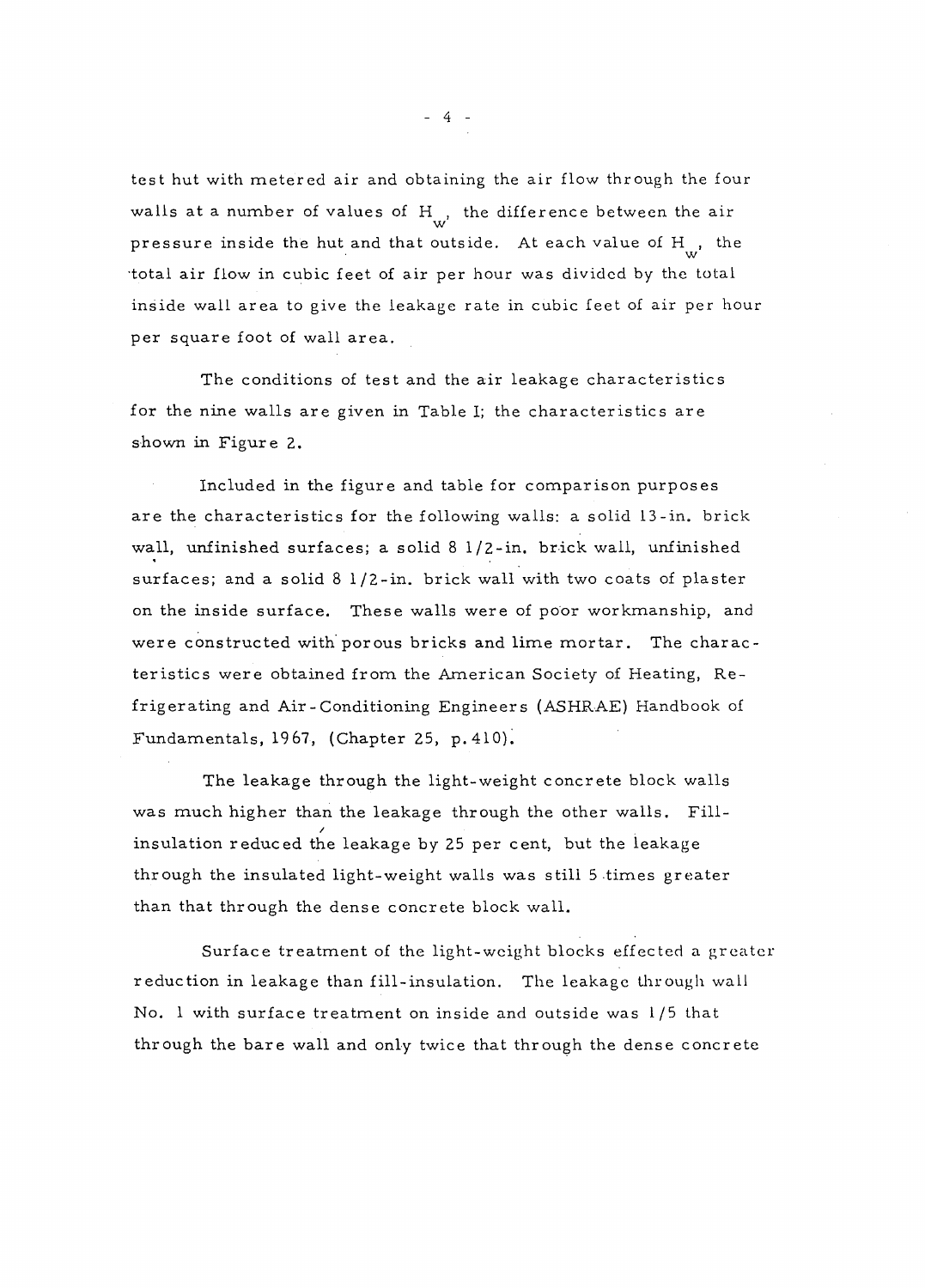block wall; it was comparable to the leakage through a solid wall of por ous brick.

The leakage through the dense concrete block wall was of the same order of magnitude as the leakage through the clay brick and SCR brick walls, and was half that through a solid wall of porous brick. A coat of paint on the inner surface of the concrete block had little effect on the leakage.

The leakage through the bare clay brick walls was higher than that through the SCR brick walls; however, interior plastering reduced it below that of the SCR walls. None of the tested walls had a leakage characteristic as low as that given in the ASHRAE Handbook for brick walls with interior plastering.

The leakage characteristics determined from the present study are useful in indicating the relative tightness of the different wall types and wall finishes. . These characteristics, however, should be used with caution in predicting the field performance of actual walls, since the workmanship involved in the construction of the test huts was probably better than that found in normal field construction.

\* \* \* \* \* \* \*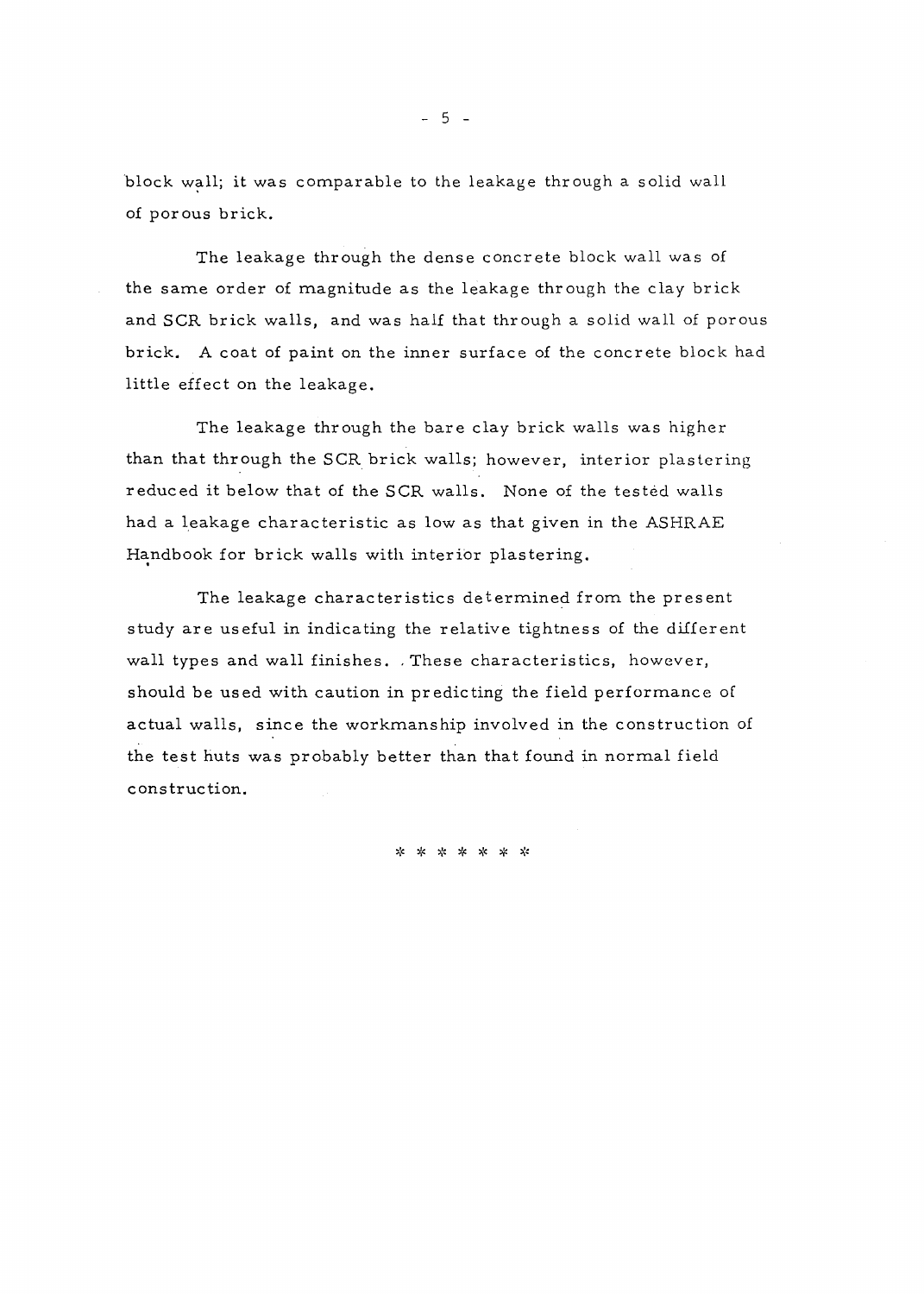

DETAILS OF TEST-HUT WALLS FIGURE 1

 $8A - 22B - 1$